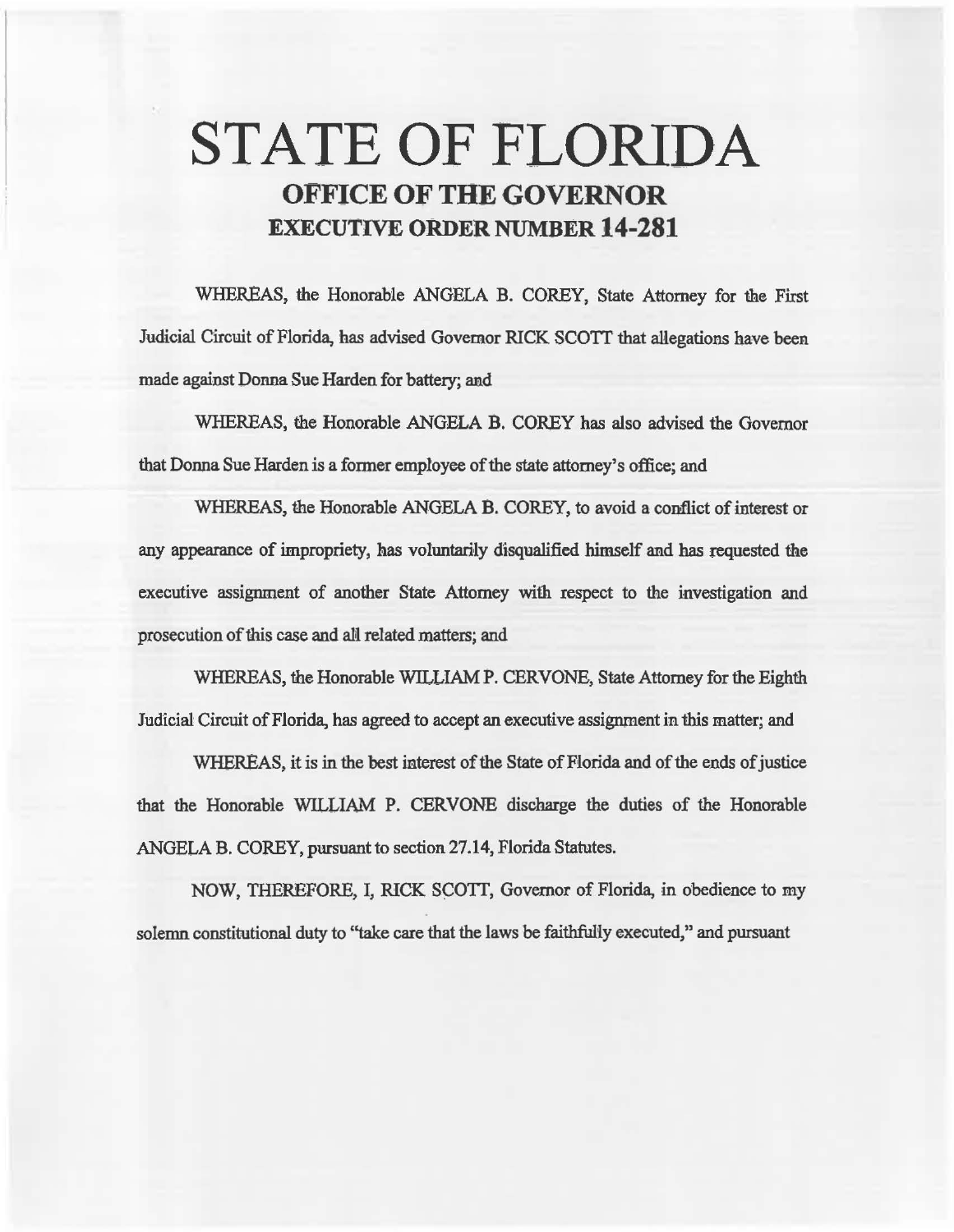to the Constirution and laws of the State of Florida, issue the following Executive Order, effective immediately:

#### Section 1.

The Honorable WILLIAM P. CERVONE, State Attorney for the Eighth Judicial Circuit of Florida, referred to as the "Assigned State Attorney," is assigned to discharge the duties of the Honorable ANGELA B. COREY, State Attorney for the First Judicial Circuit of Florida, as they relate to the investigation, prosecution and all matters related to Donna Sue Harden.

### Section 2.

The Assigned State Attorney or one or more Assistant State Attorneys and Investigators, who have been. designated by the Assigned State A1tomey, shall proceed immediately to the First Judicial Circuit of Florida, and are vested with the authority to perform the duties prescribed herein.

#### Section 3.

AH residents of the First Judicial Circuit are requested, and all public officials are directed, to cooperate and render whatever assistance is necessazy to the Assigned State Attorney, so that justice may be served.

## Section 4.

The period of this Executive Assignment shall be for one  $(1)$  year, to and including October 30, 2015.